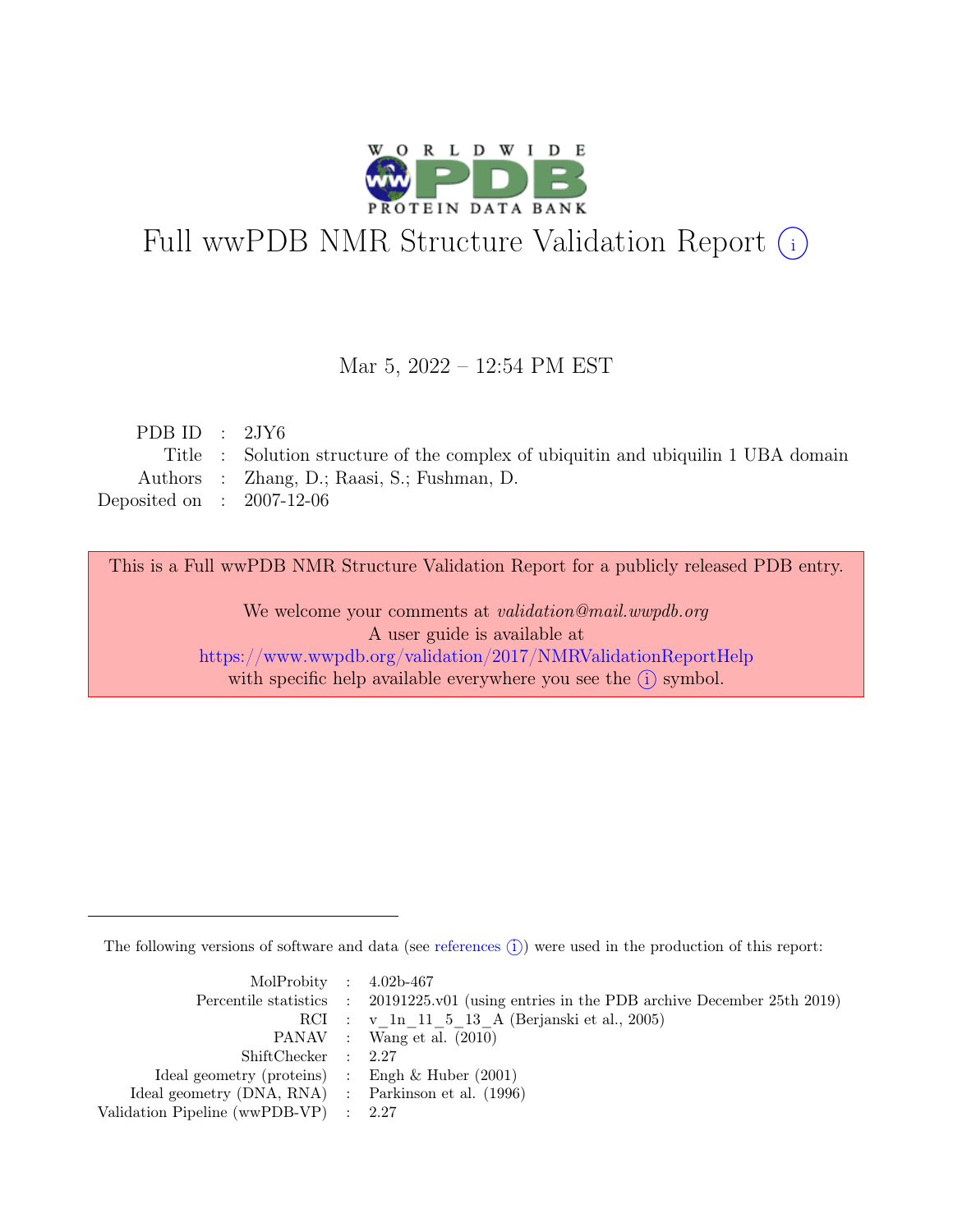## 1 Overall quality at a glance  $(i)$

The following experimental techniques were used to determine the structure: SOLUTION NMR

The overall completeness of chemical shifts assignment was not calculated.

Percentile scores (ranging between 0-100) for global validation metrics of the entry are shown in the following graphic. The table shows the number of entries on which the scores are based.



| Metric.               | Whole archive<br>$(\#Entries)$ | NMR archive<br>$(\#Entries)$ |
|-----------------------|--------------------------------|------------------------------|
| Clashscore            | 158937                         | 12864                        |
| Ramachandran outliers | 154571                         | 11451                        |
| Sidechain outliers    | 154315                         | 11428                        |

The table below summarises the geometric issues observed across the polymeric chains and their fit to the experimental data. The red, orange, yellow and green segments indicate the fraction of residues that contain outliers for  $>=$  3, 2, 1 and 0 types of geometric quality criteria. A cyan segment indicates the fraction of residues that are not part of the well-defined cores, and a grey segment represents the fraction of residues that are not modelled. The numeric value for each fraction is indicated below the corresponding segment, with a dot representing fractions  $\langle=5\%$ 

| Mol | $\mid$ Chain $\mid$ Length | Quality of chain |    |
|-----|----------------------------|------------------|----|
|     | 76                         | 92%              | 8% |
|     |                            | 92%              | 8% |

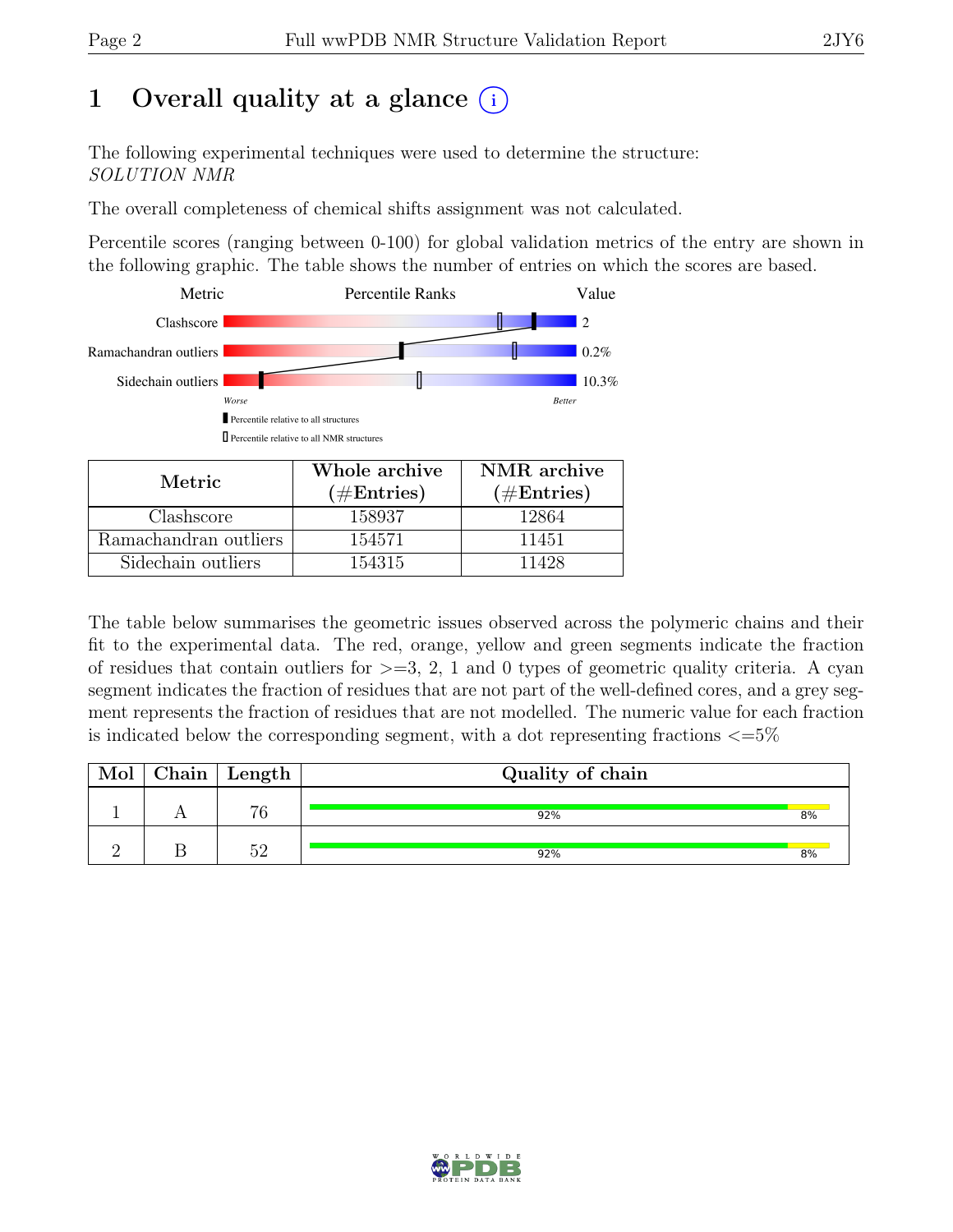## 2 Ensemble composition and analysis  $(i)$

This entry contains 10 models. Model 6 is the overall representative, medoid model (most similar to other models). The authors have identified model 1 as representative, based on the following criterion: lowest energy.

The following residues are included in the computation of the global validation metrics.

| Well-defined (core) protein residues      |              |             |                                  |  |  |  |  |
|-------------------------------------------|--------------|-------------|----------------------------------|--|--|--|--|
| Well-defined core   Residue range (total) |              |             | Backbone RMSD (A)   Medoid model |  |  |  |  |
|                                           | $A:1-A:76$ , | B:536-B:587 | 0.49                             |  |  |  |  |
|                                           | 128          |             |                                  |  |  |  |  |

Ill-defined regions of proteins are excluded from the global statistics.

Ligands and non-protein polymers are included in the analysis.

The models can be grouped into 4 clusters and 1 single-model cluster was found.

| Cluster number        | Models  |
|-----------------------|---------|
|                       | 3, 6, 8 |
|                       | 2, 4    |
|                       | 5, 9    |
|                       | 7, 10   |
| Single-model clusters |         |

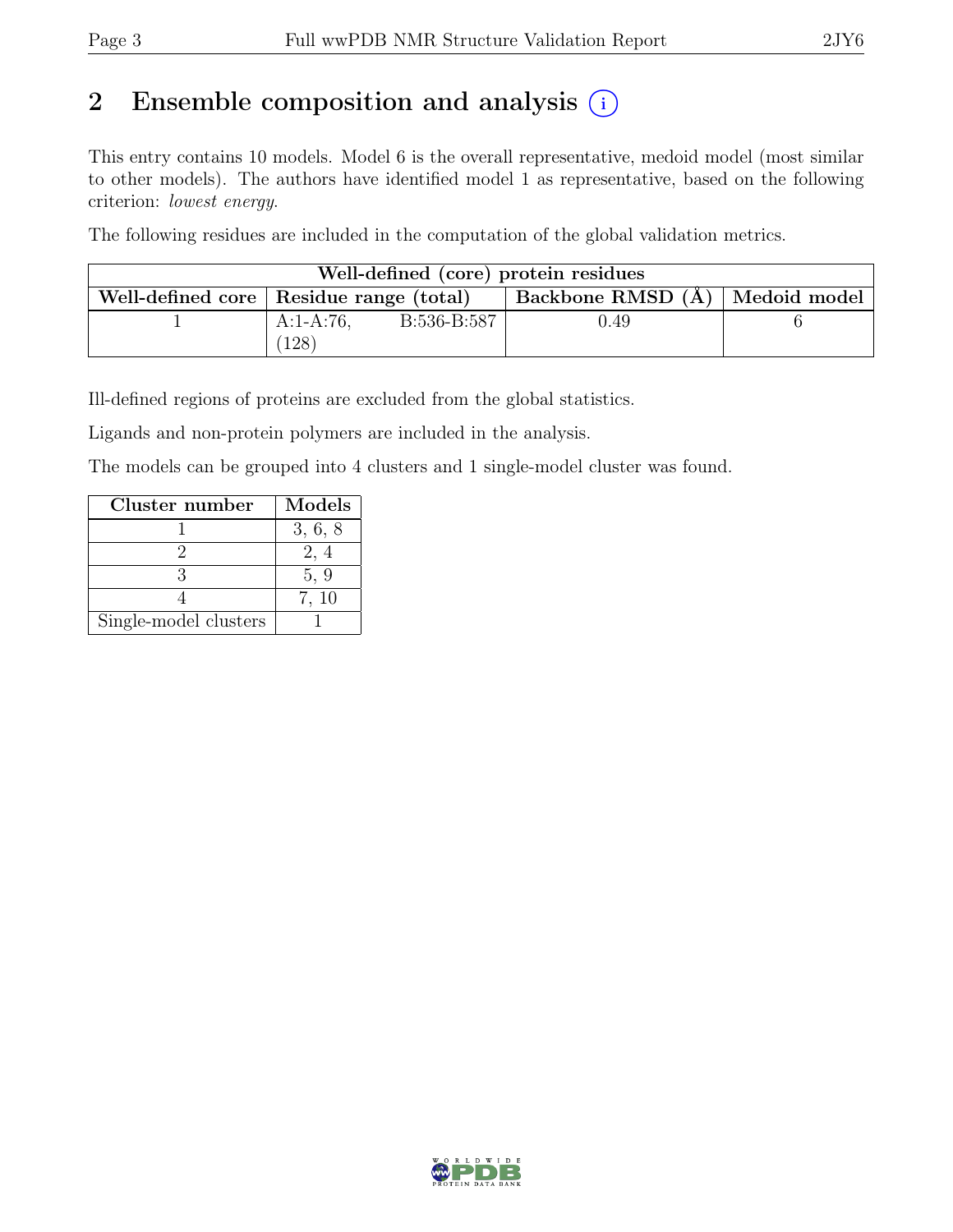## 3 Entry composition (i)

There are 2 unique types of molecules in this entry. The entry contains 2016 atoms, of which 1018 are hydrogens and 0 are deuteriums.

• Molecule 1 is a protein called Ubiquitin protein.

| Mol | Chain   Residues |       | $\rm{Atoms}$ |     |     |     | ⊥race |  |
|-----|------------------|-------|--------------|-----|-----|-----|-------|--|
|     | 76               | Total |              |     |     |     |       |  |
|     |                  | 1232  | 378          | 630 | 105 | 118 |       |  |

• Molecule 2 is a protein called Ubiquilin-1.

|  | Mol   Chain   Residues |                | $\rm{Atoms}$ |     |    |    | '.race |  |
|--|------------------------|----------------|--------------|-----|----|----|--------|--|
|  | ≍ດ                     | $_{\rm Total}$ |              | H   |    |    |        |  |
|  |                        | 784            | 244          | 388 | 71 | 80 |        |  |

There are 6 discrepancies between the modelled and reference sequences:

| Chain | Residue | Modelled   | Actual | Comment        | Reference  |
|-------|---------|------------|--------|----------------|------------|
| В     | 536     | GLY        |        | expression tag | UNP Q9UMX0 |
| В     | 537     | <b>SER</b> |        | expression tag | UNP Q9UMX0 |
|       | 538     | <b>PRO</b> |        | expression tag | UNP Q9UMX0 |
| В     | 539     | <b>GLU</b> |        | expression tag | UNP Q9UMX0 |
| В     | 540     | <b>PHE</b> |        | expression tag | UNP Q9UMX0 |
| R     | 587     | SER        |        | expression tag | UNP Q9UMX0 |

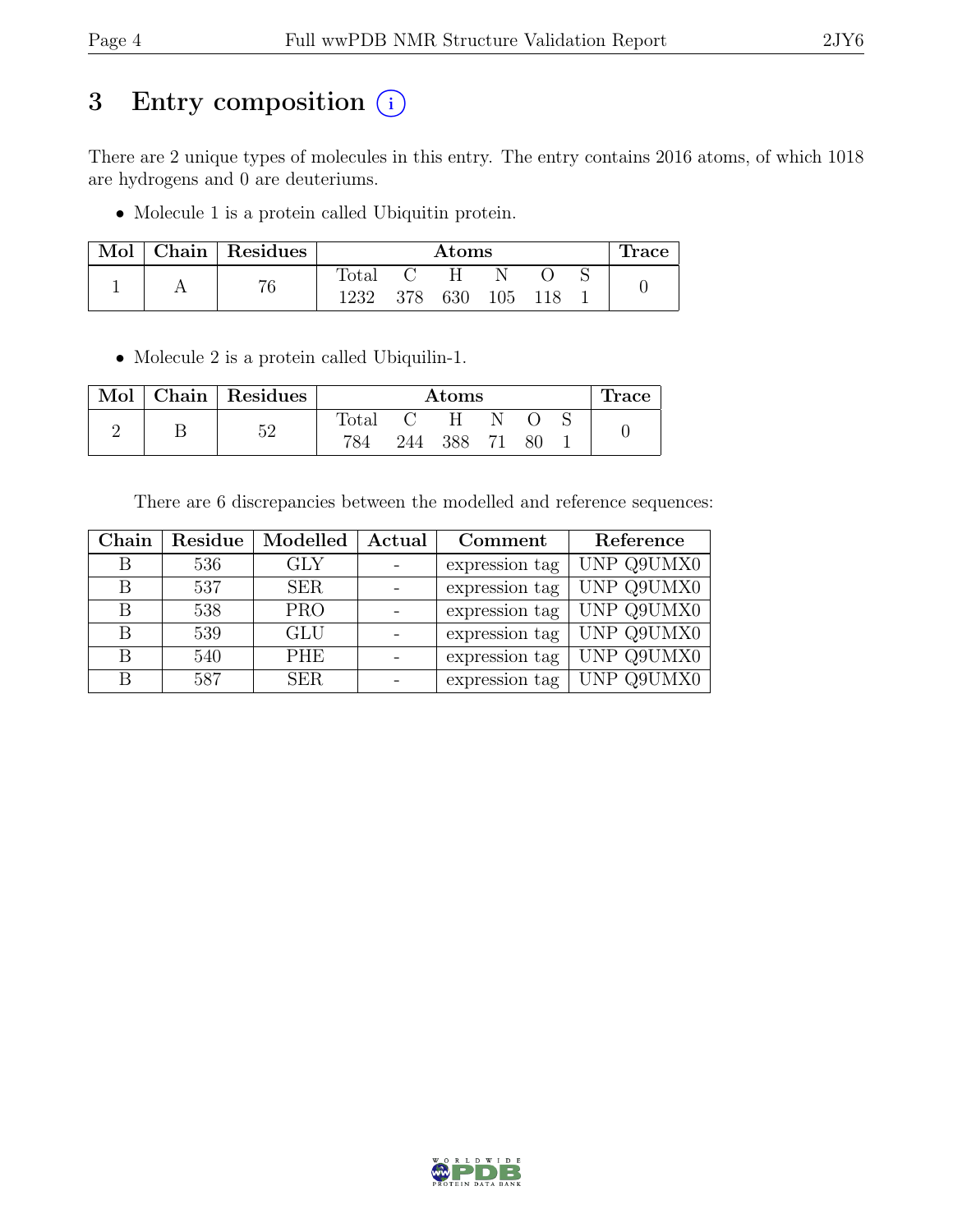# 4 Residue-property plots (i)

## <span id="page-4-0"></span>4.1 Average score per residue in the NMR ensemble

These plots are provided for all protein, RNA, DNA and oligosaccharide chains in the entry. The first graphic is the same as shown in the summary in section 1 of this report. The second graphic shows the sequence where residues are colour-coded according to the number of geometric quality criteria for which they contain at least one outlier: green  $= 0$ , yellow  $= 1$ , orange  $= 2$  and red  $=$ 3 or more. Stretches of 2 or more consecutive residues without any outliers are shown as green connectors. Residues which are classified as ill-defined in the NMR ensemble, are shown in cyan with an underline colour-coded according to the previous scheme. Residues which were present in the experimental sample, but not modelled in the final structure are shown in grey.

• Molecule 1: Ubiquitin protein

| Chain A:                                                                                                                | 92% | 8% |
|-------------------------------------------------------------------------------------------------------------------------|-----|----|
| G <sub>10</sub><br>K11<br>$\frac{1}{21}$<br>R <sub>72</sub><br>$\frac{19}{55}$<br><b>P<sub>1</sub></b><br><b>S</b><br>5 |     |    |
| $\bullet$ Molecule 2: Ubiquilin-1                                                                                       |     |    |
| Chain B:                                                                                                                | 92% | 8% |
| ത<br>$\frac{6}{5}$<br>$\overline{\mathbf{g}}$<br>$\infty$<br><b>ZSM</b><br>ω<br>. .<br>m                                |     |    |

## 4.2 Scores per residue for each member of the ensemble

Colouring as in section [4.1](#page-4-0) above.

#### 4.2.1 Score per residue for model 1



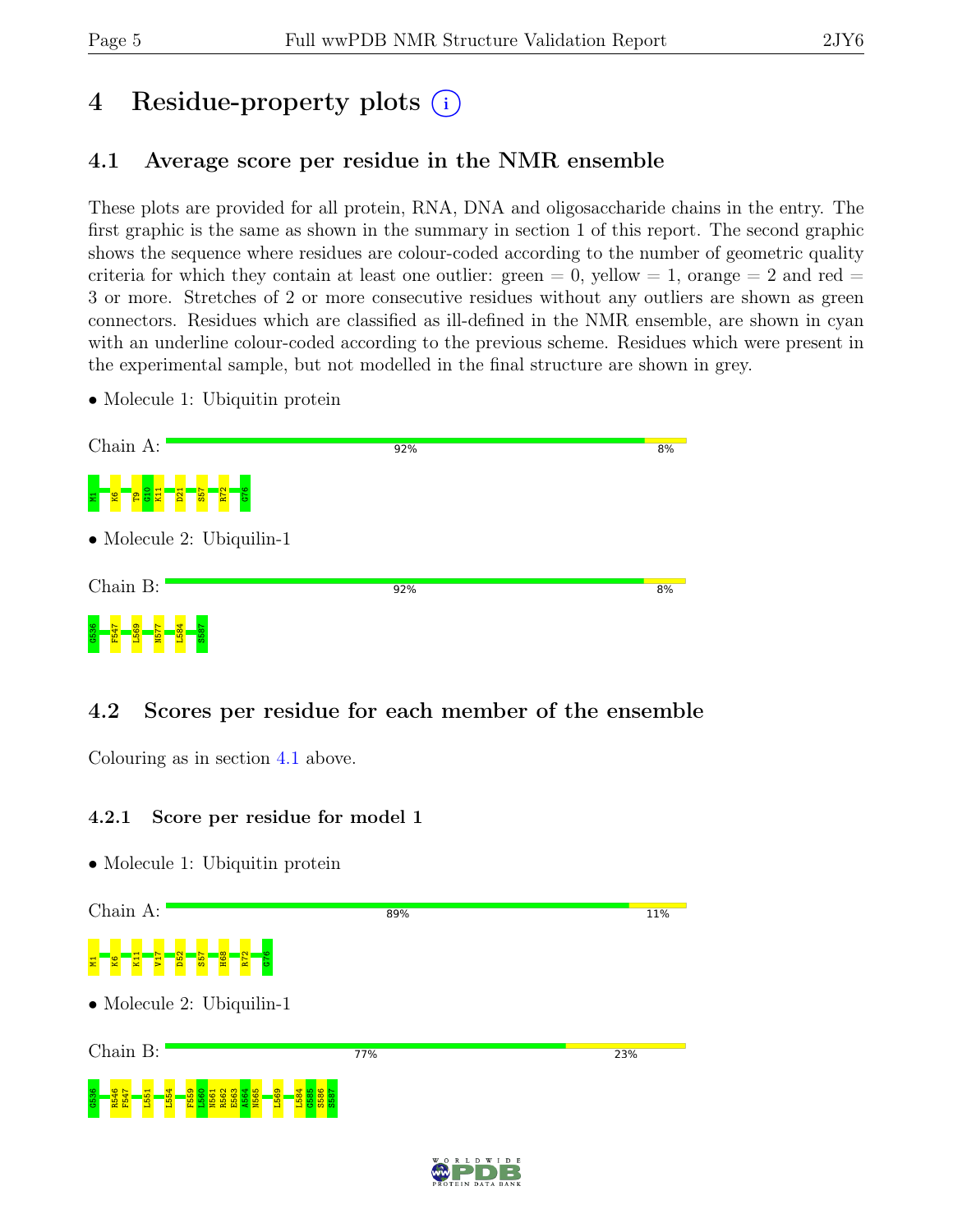### 4.2.2 Score per residue for model 2

| Chain A:    | 84%                                          | 16% |
|-------------|----------------------------------------------|-----|
|             |                                              |     |
|             | $\bullet$ Molecule 2: Ubiquilin-1            |     |
| Chain B:    | 79%                                          | 21% |
|             |                                              |     |
| 4.2.3       | Score per residue for model 3                |     |
|             | • Molecule 1: Ubiquitin protein              |     |
| Chain A:    | 87%                                          | 13% |
|             |                                              |     |
|             | $\bullet$ Molecule 2: Ubiquilin-1            |     |
| Chain B:    | 85%                                          | 15% |
|             |                                              |     |
| 4.2.4       | Score per residue for model 4                |     |
|             | • Molecule 1: Ubiquitin protein              |     |
| Chain $A$ : | 88%                                          | 11% |
|             | <b>GIJ</b><br><u>ဇ္ဇ ၉</u><br>퓹<br><u>99</u> |     |
|             | $\bullet$ Molecule 2: Ubiquilin-1            |     |
| Chain B:    | 87%                                          | 13% |



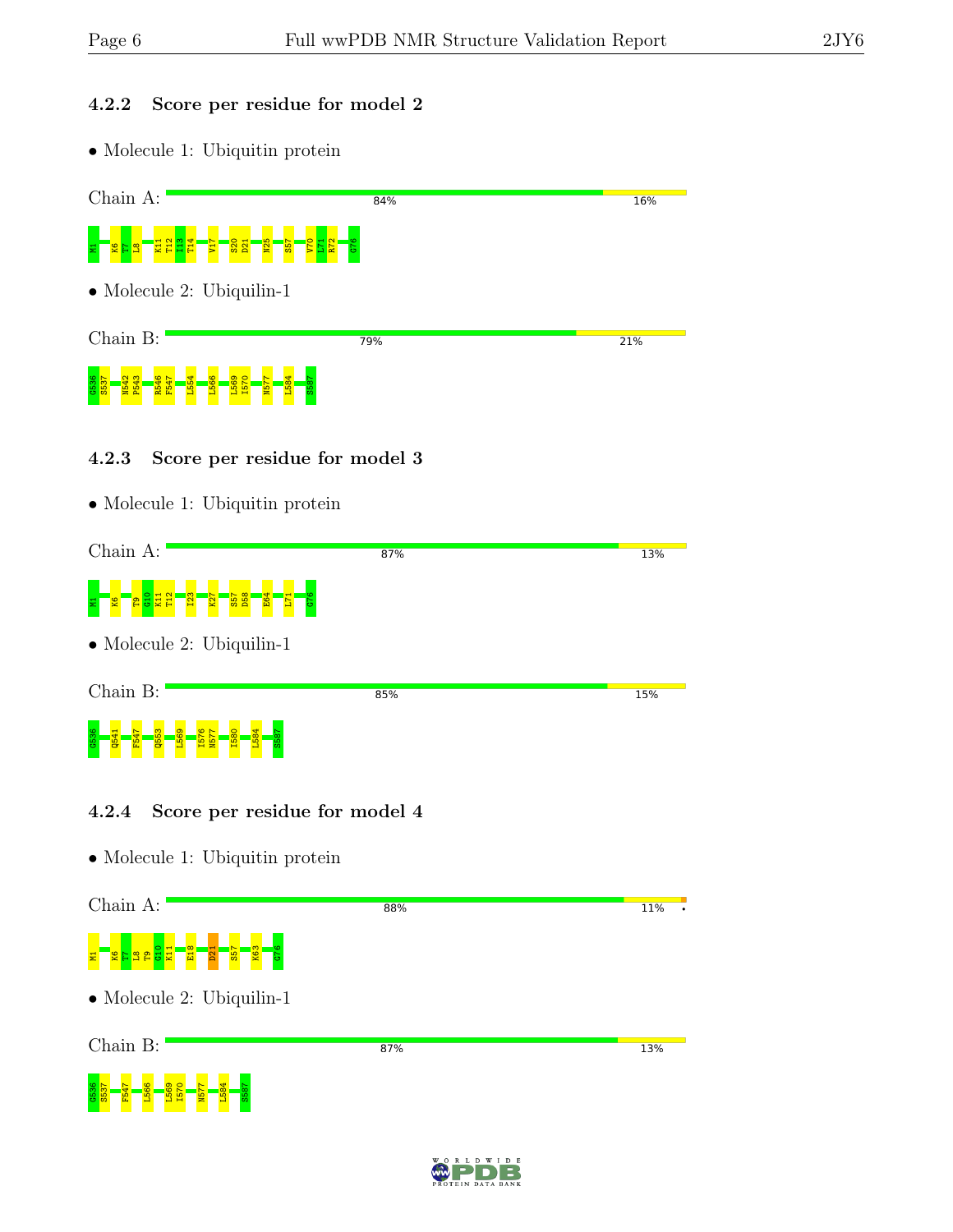### 4.2.5 Score per residue for model 5

• Molecule 1: Ubiquitin protein

| Chain A:                                                                                                                                                   | 83% | 17% |
|------------------------------------------------------------------------------------------------------------------------------------------------------------|-----|-----|
| <mark>결품음절</mark><br><mark>ន្ត្រី ន</mark> ្ត្រី<br><b>H68</b><br><mark>ិងនិដ្ឋ</mark><br>G76<br>$\frac{1}{2}$<br>$\overline{\mathbf{z}}$<br><b>S</b><br>륳 |     |     |
| $\bullet$ Molecule 2: Ubiquilin-1                                                                                                                          |     |     |
| Chain B:                                                                                                                                                   | 94% | 6%  |
| L569<br><b>S58</b><br><b>ZSM</b>                                                                                                                           |     |     |

#### 4.2.6 Score per residue for model 6 (medoid)

| Chain A:                                         | 83%                           | 17% |
|--------------------------------------------------|-------------------------------|-----|
|                                                  |                               |     |
| $\bullet$ Molecule 2: Ubiquilin-1                |                               |     |
| Chain B:                                         | 92%                           | 8%  |
|                                                  |                               |     |
| 4.2.7<br>$\bullet$ Molecule 1: Ubiquitin protein | Score per residue for model 7 |     |
| Chain A:                                         | 86%                           | 12% |
|                                                  |                               |     |
| $\bullet$ Molecule 2: Ubiquilin-1                |                               |     |
| Chain B:                                         | 87%                           | 12% |
|                                                  |                               |     |

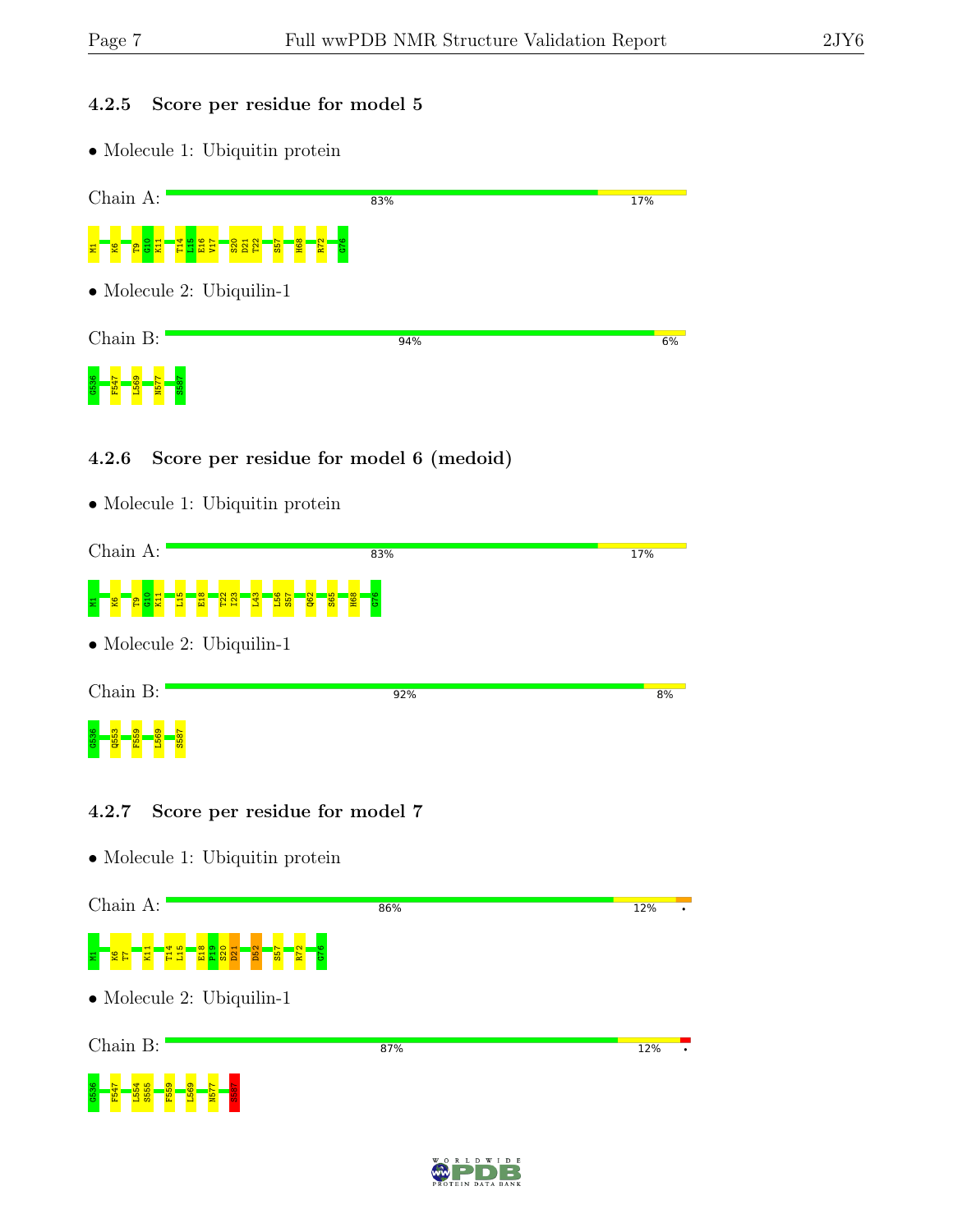G537<br>S537

L569 L584 S587

### 4.2.8 Score per residue for model 8

| Chain A:                                 | 88% | 12% |
|------------------------------------------|-----|-----|
|                                          |     |     |
| $\bullet$ Molecule 2: Ubiquilin-1        |     |     |
| Chain B:                                 | 83% | 17% |
|                                          |     |     |
| Score per residue for model 9<br>4.2.9   |     |     |
| $\bullet$ Molecule 1: Ubiquitin protein  |     |     |
| Chain A:<br>82%                          |     | 17% |
|                                          |     |     |
| $\bullet$ Molecule 2: Ubiquilin-1        |     |     |
| Chain B:                                 | 88% | 12% |
|                                          |     |     |
| 4.2.10<br>Score per residue for model 10 |     |     |
| $\bullet$ Molecule 1: Ubiquitin protein  |     |     |
| Chain A:                                 | 89% | 11% |
|                                          |     |     |
| $\bullet$ Molecule 2: Ubiquilin-1        |     |     |
| Chain B:                                 | 88% | 12% |

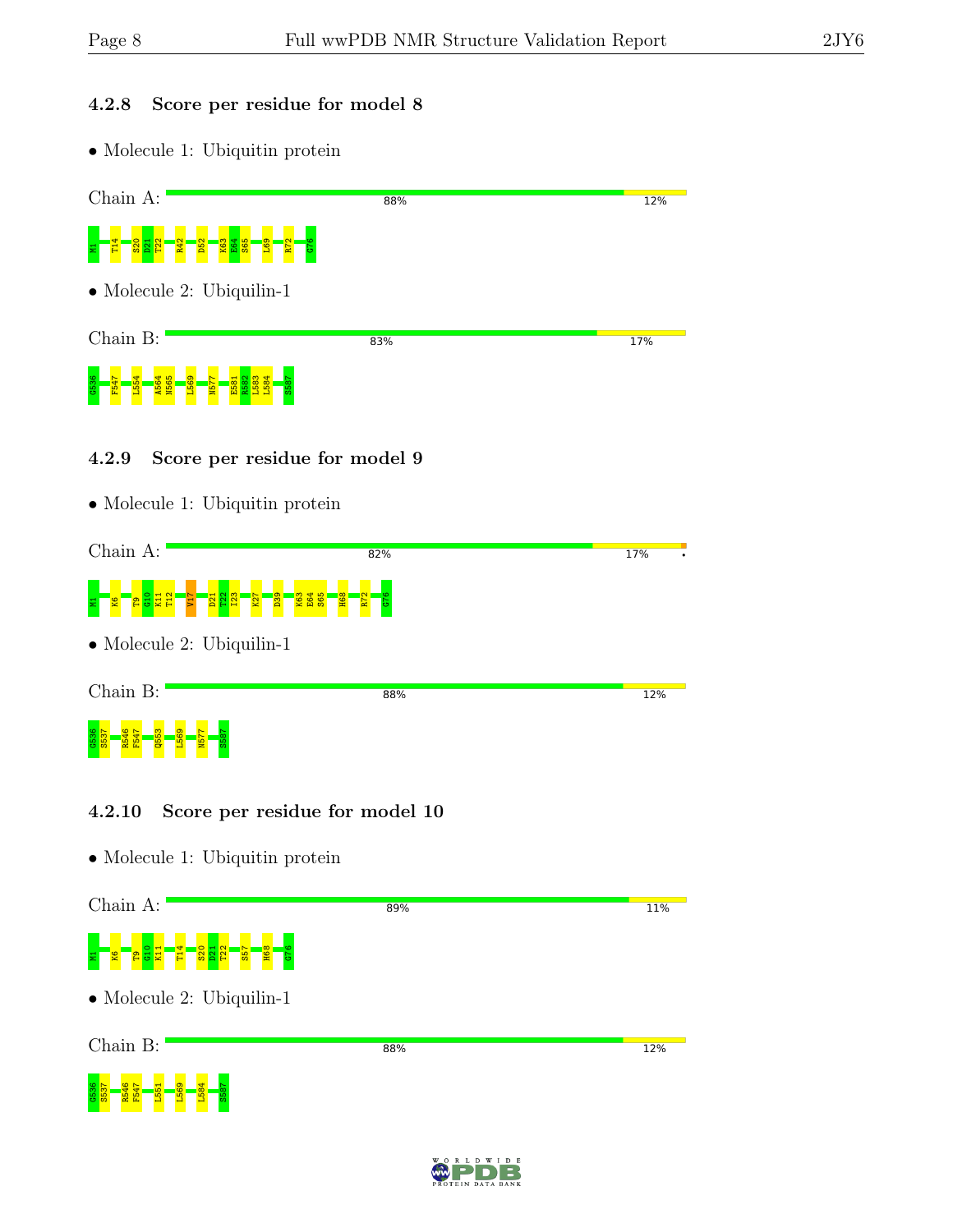## 5 Refinement protocol and experimental data overview  $(i)$

The models were refined using the following method: simulated annealing, distance geometry.

Of the 500 calculated structures, 10 were deposited, based on the following criterion: structures with the lowest energy.

The following table shows the software used for structure solution, optimisation and refinement.

| Software name   Classification |                       | <b>Version</b> |
|--------------------------------|-----------------------|----------------|
| <b>HADDOCK</b>                 | structure solution    |                |
| <b>HADDOCK</b>                 | geometry optimization |                |
| <b>HADDOCK</b>                 | refinement            |                |

No chemical shift data was provided.

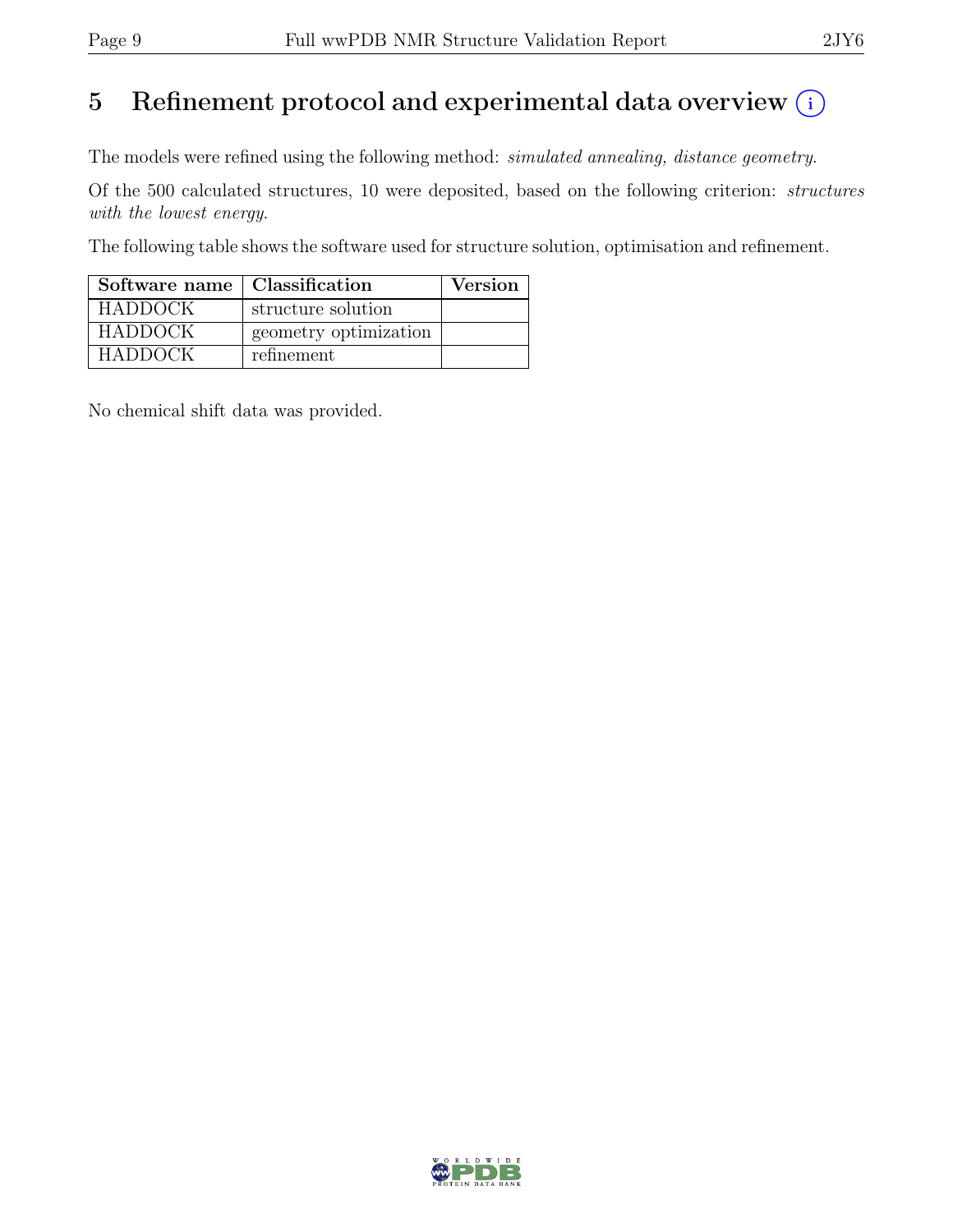# 6 Model quality  $(i)$

## 6.1 Standard geometry  $(i)$

The Z score for a bond length (or angle) is the number of standard deviations the observed value is removed from the expected value. A bond length (or angle) with  $|Z| > 5$  is considered an outlier worth inspection. RMSZ is the (average) root-mean-square of all Z scores of the bond lengths (or angles).

| Mol<br>Chain |     |                 | Bond lengths                    | Bond angles     |                                 |  |
|--------------|-----|-----------------|---------------------------------|-----------------|---------------------------------|--|
|              |     | <b>RMSZ</b>     | #Z>5                            | RMSZ            | #Z>5                            |  |
|              |     | $0.29 \pm 0.00$ | $0\pm0/608$ ( $0.0\pm0.0\%$ )   | $0.68{\pm}0.86$ | $0\pm1/816$ ( $0.0\pm0.1\%$ )   |  |
|              | В   | $0.43 \pm 0.44$ | $0\pm 0/400$ ( $0.0\pm 0.1\%$ ) | $0.36 \pm 0.01$ | $0\pm 0/537$ ( $0.0\pm 0.0\%$ ) |  |
|              | All | 0.45            | $0.0\%$<br>10080                | 0.88            | $0.0\%$ )<br>2/13530            |  |

All unique bond outliers are listed below.

|  | $\mid$ Mol $\mid$ Chain $\mid$ Res $\mid$ Type $\mid$ Atoms $\mid$ |     | $\mid$ Observed(Å) $\mid$ Ideal(Å) |  | Models |               |  |
|--|--------------------------------------------------------------------|-----|------------------------------------|--|--------|---------------|--|
|  |                                                                    |     |                                    |  |        | Worst   Total |  |
|  | 587                                                                | SER | $\vert$ CB-OG $\vert$ 34.54        |  | 1.87   |               |  |

All unique angle outliers are listed below. They are sorted according to the Z-score of the worst occurrence in the ensemble.

| Mol | Chain | Res |      | Ideal $(^\circ)$<br>$\text{Observed} (^{\text{o}})$ |          | Models |        |       |       |
|-----|-------|-----|------|-----------------------------------------------------|----------|--------|--------|-------|-------|
|     |       |     | Type | $\rm{Atoms}$                                        |          |        |        | Worst | Total |
|     |       | 52  | ASP  | $CB-CG-OD2$                                         | $-80.25$ | 46.07  | 118.30 |       |       |
|     |       | 52  | ASP  | $CB-CG-OD1$                                         | $-46.68$ | 76.29  | 118.30 | -     |       |

There are no chirality outliers.

There are no planarity outliers.

## 6.2 Too-close contacts  $(i)$

In the following table, the Non-H and H(model) columns list the number of non-hydrogen atoms and hydrogen atoms in each chain respectively. The H(added) column lists the number of hydrogen atoms added and optimized by MolProbity. The Clashes column lists the number of clashes averaged over the ensemble.

| Mol | Chain |      | $\mid$ Non-H $\mid$ H(model) $\mid$ H(added) |       | Clashes   |
|-----|-------|------|----------------------------------------------|-------|-----------|
|     |       | 602  | 630                                          | 629   | $3\pm1$   |
|     |       | 396  | 388                                          | 385   | $1 \pm 1$ |
| All |       | 9980 | 10180                                        | 10140 | 39        |

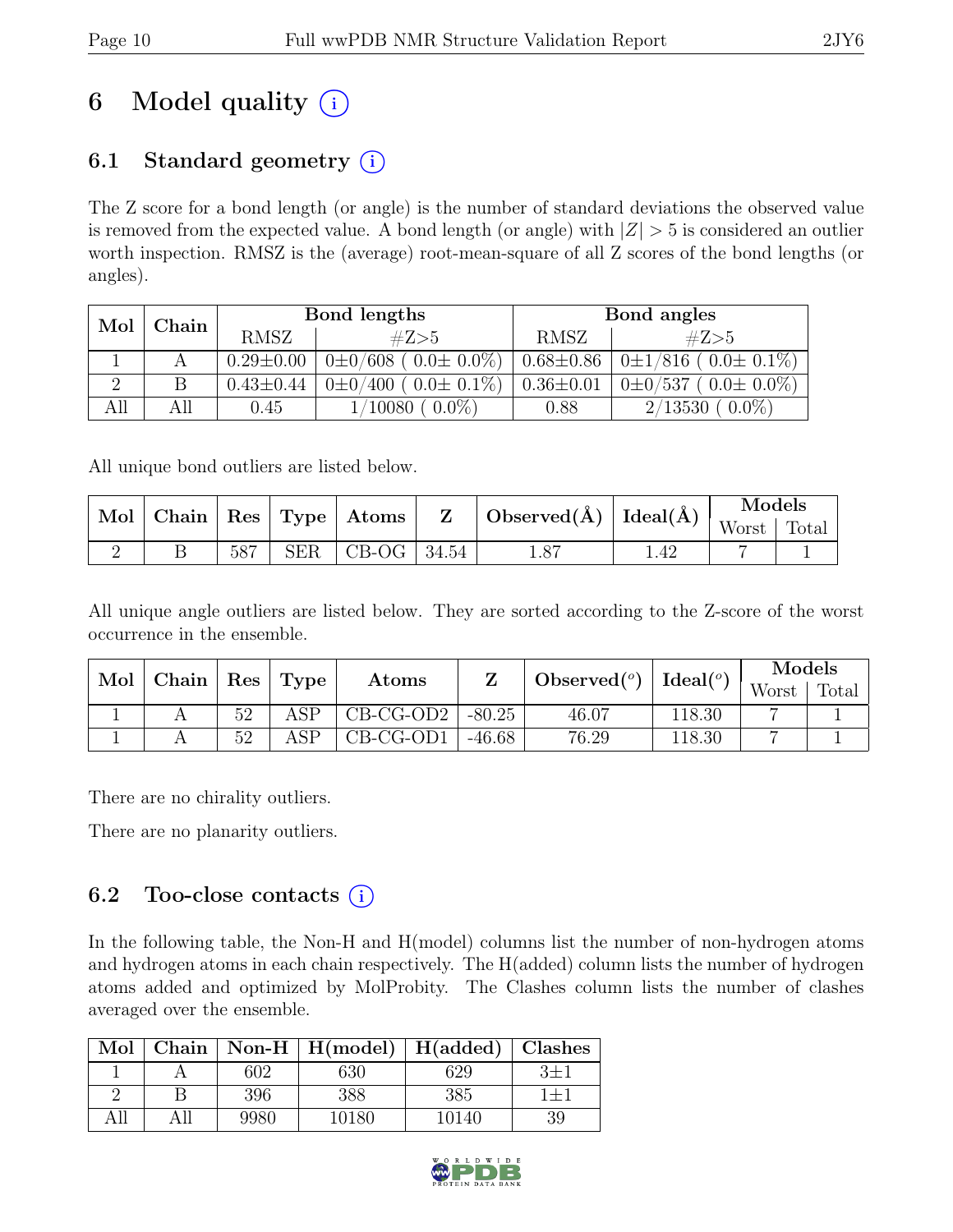The all-atom clashscore is defined as the number of clashes found per 1000 atoms (including hydrogen atoms). The all-atom clashscore for this structure is 2.

| $\rm{Atom}\textrm{-}1$ | $\rm{Atom}\text{-}2$ | $Clash(\AA)$ | Distance(A) | Models         |                |  |
|------------------------|----------------------|--------------|-------------|----------------|----------------|--|
|                        |                      |              |             | Worst          | Total          |  |
| 2:B:587:SER:CB         | 2:B:587:SER:OG       | 1.21         | 1.87        | 7              | 1              |  |
| 1: A:6: LYS: HA        | 1:A:11:LYS:O         | 0.61         | 1.96        | 6              | 9              |  |
| 1:A:1:MET:HG2          | 1:A:17:VAL:          | 0.54         | 2.03        | $\overline{5}$ | $\overline{2}$ |  |
| 2:B:554:LEU:HD13       | 2:B:565:ASN:HB3      | 0.54         | 1.78        | $\mathbf{1}$   | $\overline{2}$ |  |
| 2:B:566:LEU:O          | 2:B:570:ILE:HG12     | 0.53         | 2.03        | $\overline{4}$ | $\overline{2}$ |  |
| 1: A:6: LYS:O          | 1: A:68: HIS: HA     | 0.53         | 2.03        | 6              | 5              |  |
| 1: A:18: GLU:O         | 1:A:21:ASP:HB2       | 0.49         | 2.07        | 4              | $\overline{2}$ |  |
| 2:B:561:ASN:HB3        | 2:B:565:ASN:OD1      | 0.49         | 2.06        | 1              | $\overline{1}$ |  |
| 1: A:1: MET:SD         | 1: A:63: LYS: HG2    | 0.48         | 2.48        | $\overline{4}$ | 1              |  |
| 1: A:23: ILE: O        | 1:A:27:LYS:HG2       | 0.46         | 2.11        | 9              | $\overline{2}$ |  |
| 1:A:42:ARG:O           | 1: A:69:LEU:HA       | 0.45         | 2.12        | 8              | $\overline{1}$ |  |
| 2:B:546:ARG:O          | 2:B:547:PHE:HB2      | 0.43         | 2.13        | 9              | $\overline{2}$ |  |
| 2:B:546:ARG:O          | 2:B:551:LEU:HB2      | 0.43         | 2.13        | 10             | $\overline{1}$ |  |
| 2:B:576:ILE:O          | 2:B:580:ILE:HG13     | 0.42         | 2.14        | 3              | 1              |  |
| 2:B:551:LEU:HA         | 2:B:554:LEU:HD12     | 0.42         | 1.90        | $\mathbf{1}$   | $\overline{1}$ |  |
| 1:A:8:LEU:HD13         | 1: A:70: VAL: HG13   | 0.42         | 1.91        | $\overline{2}$ | 1              |  |
| 1:A:72:ARG:HA          | 2:B:581:GLU:OE1      | 0.42         | 2.15        | 8              | 1              |  |
| 2:B:542:ASN:OD1        | 2:B:543:PRO:HD2      | 0.41         | 2.15        | $\overline{2}$ | 1              |  |
| 1:A:23:ILE:HG23        | 1:A:43:LEU:HD12      | 0.41         | 1.93        | 6              | 1              |  |
| 1: A:18: GLU:O         | 1:A:56:LEU:HD12      | 0.40         | 2.15        | 6              | 1              |  |
| 2:B:564:ALA:HB1        | 2:B:583:LEU:HD11     | 0.40         | 1.93        | 8              | $\overline{1}$ |  |

All unique clashes are listed below, sorted by their clash magnitude.

## 6.3 Torsion angles (i)

#### 6.3.1 Protein backbone (i)

In the following table, the Percentiles column shows the percent Ramachandran outliers of the chain as a percentile score with respect to all PDB entries followed by that with respect to all NMR entries. The Analysed column shows the number of residues for which the backbone conformation was analysed and the total number of residues.

| Mol | Chain | Analysed       | Favoured                  | Allowed                   | <b>Outliers</b>         |    | Percentiles |  |
|-----|-------|----------------|---------------------------|---------------------------|-------------------------|----|-------------|--|
|     |       | $74/76$ (97%)  | $71\pm1(95\pm2\%)$        | $3\pm1(4\pm2\%)$          | $0\pm 0$ $(0\pm 0\%)$   | 54 | 85          |  |
|     |       | $50/52$ (96%)  | 44 $\pm$ 1 (89 $\pm$ 1\%) | 6 $\pm 1$ (11 $\pm 2\%$ ) | $0 \pm 0$ $(0 \pm 1\%)$ | 50 | 82          |  |
| All | All   | 1240/1280(97%) | 1149 (93%)                | 89 (7%)                   | $2(0\%)$                |    | 82          |  |

All 2 unique Ramachandran outliers are listed below. They are sorted by the frequency of occur-

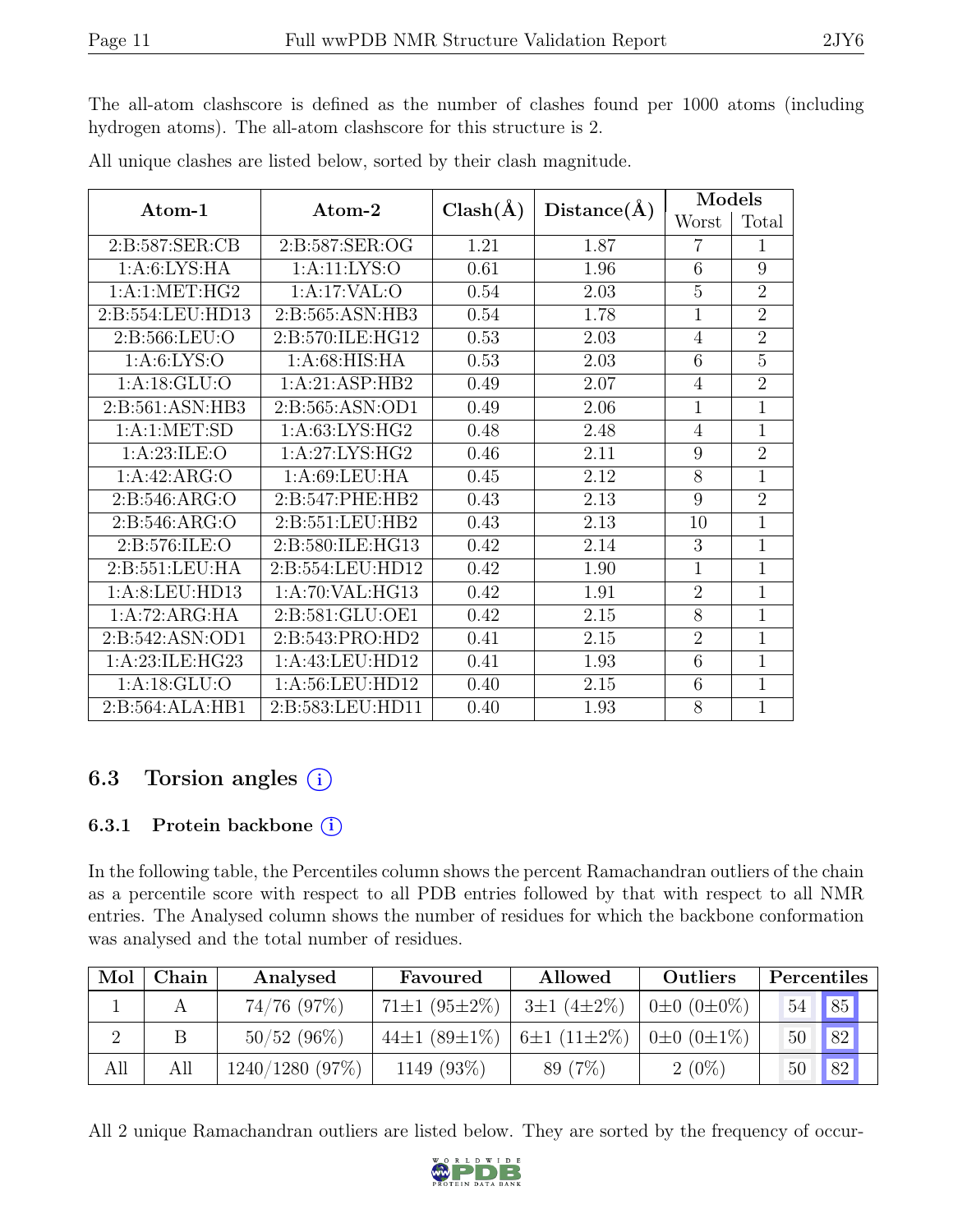rence in the ensemble.

|  |     |       | Mol   Chain   Res   Type   Models (Total) |
|--|-----|-------|-------------------------------------------|
|  | 586 | SER.  |                                           |
|  |     | ′ A L |                                           |

#### 6.3.2 Protein sidechains  $(i)$

In the following table, the Percentiles column shows the percent sidechain outliers of the chain as a percentile score with respect to all PDB entries followed by that with respect to all NMR entries. The Analysed column shows the number of residues for which the sidechain conformation was analysed and the total number of residues.

| Mol | Chain | Analysed           | Rotameric                  | <b>Outliers</b>   | Percentiles             |
|-----|-------|--------------------|----------------------------|-------------------|-------------------------|
|     |       | $68/68$ (100%)     | 62 $\pm 2$ (91 $\pm 3\%$ ) | $6\pm2(9\pm3\%)$  | 12<br>59                |
|     |       | $41/41$ (100\%)    | $36\pm1(88\pm3\%)$         | $5\pm1(12\pm3\%)$ | $\lvert 8 \rvert$<br>51 |
| All | All   | $1090/1090(100\%)$ | 978 (90%)                  | $112(10\%)$       | 11 <sup>1</sup><br>55   |

All 36 unique residues with a non-rotameric sidechain are listed below. They are sorted by the frequency of occurrence in the ensemble.

| Mol            | Chain            | Res    | <b>Type</b>             | Models (Total)   |
|----------------|------------------|--------|-------------------------|------------------|
| $\overline{2}$ | $\boldsymbol{B}$ | 569    | <b>LEU</b>              | 10               |
| $\mathbf{1}$   | A                | $57\,$ | SER                     | 8                |
| $\overline{2}$ | $\boldsymbol{B}$ | 547    | PHE                     | $\overline{7}$   |
| $\overline{2}$ | $\boldsymbol{B}$ | 577    | <b>ASN</b>              | $\overline{7}$   |
| $\overline{2}$ | $\boldsymbol{B}$ | 584    | <b>LEU</b>              | $\boldsymbol{6}$ |
| $\mathbf{1}$   | $\boldsymbol{A}$ | 9      | THR                     | $\boldsymbol{6}$ |
| $\mathbf{1}$   | $\boldsymbol{A}$ | $72\,$ | <b>ARG</b>              | $\overline{5}$   |
| $\overline{1}$ | $\mathbf{A}$     | 14     | <b>THR</b>              | $\overline{5}$   |
| $\mathbf{1}$   | $\mathbf{A}$     | 20     | <b>SER</b>              | $\overline{5}$   |
| $\mathbf{1}$   | А                | 21     | <b>ASP</b>              | $\overline{5}$   |
| $\overline{2}$ | $\, {\bf B}$     | 537    | <b>SER</b>              | $\overline{4}$   |
| $\overline{1}$ | $\overline{A}$   | 22     | <b>THR</b>              | $\overline{4}$   |
| $\mathbf{1}$   | $\boldsymbol{A}$ | 52     | <b>ASP</b>              | 3                |
| $\overline{2}$ | $\, {\bf B}$     | 559    | PHE                     | 3                |
| $\mathbf{1}$   | A                | 12     | <b>THR</b>              | 3                |
| $\overline{2}$ | $\boldsymbol{B}$ | 553    | $\overline{\text{GLN}}$ | $\overline{3}$   |
| $\mathbf 1$    | $\boldsymbol{A}$ | 65     | $\overline{\text{SER}}$ | 3                |
| $\mathbf{1}$   | $\mathbf{A}$     | 17     | VAL                     | $\overline{2}$   |
| $\overline{2}$ | $\boldsymbol{B}$ | 554    | <b>LEU</b>              | $\overline{2}$   |
| $\mathbf{1}$   | $\boldsymbol{A}$ | 64     | GLU                     | $\overline{2}$   |
| $\overline{1}$ | $\overline{A}$   | 15     | <b>LEU</b>              | $\overline{2}$   |

Continued on next page...

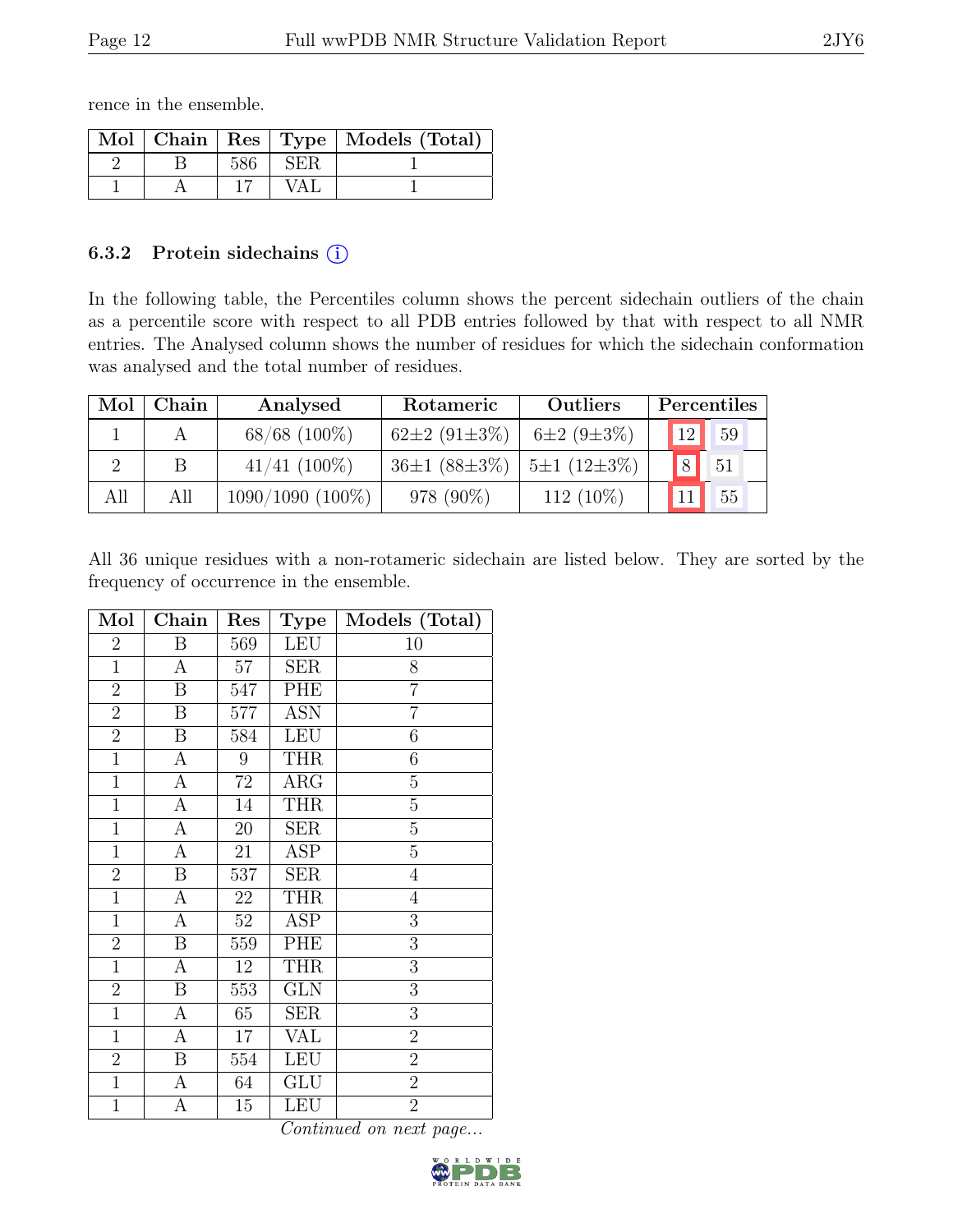| Mol            | Chain            | Res | Type       | Models (Total) |
|----------------|------------------|-----|------------|----------------|
| $\overline{2}$ | B                | 587 | <b>SER</b> | $\overline{2}$ |
| $\mathbf{1}$   | А                | 63  | <b>LYS</b> | $\overline{2}$ |
| $\overline{2}$ | $\boldsymbol{B}$ | 562 | ARG        | $\mathbf{1}$   |
| $\overline{2}$ | B                | 563 | <b>GLU</b> | $\mathbf{1}$   |
| $\mathbf{1}$   | A                | 25  | <b>ASN</b> | $\mathbf{1}$   |
| $\overline{2}$ | B                | 546 | ARG        | $\mathbf{1}$   |
| $\mathbf{1}$   | A                | 58  | <b>ASP</b> | 1              |
| $\mathbf{1}$   | $\boldsymbol{A}$ | 71  | <b>LEU</b> | $\mathbf{1}$   |
| $\overline{2}$ | B                | 541 | <b>GLN</b> | $\mathbf{1}$   |
| $\mathbf 1$    | A                | 8   | <b>LEU</b> | $\mathbf{1}$   |
| $\mathbf{1}$   | $\mathbf{A}$     | 16  | <b>GLU</b> | $\mathbf{1}$   |
| $\mathbf{1}$   | A                | 62  | <b>GLN</b> | 1              |
| $\mathbf{1}$   | $\mathbf{A}$     | 7   | <b>THR</b> | $\mathbf{1}$   |
| $\overline{2}$ | B                | 555 | <b>SER</b> | $\mathbf{1}$   |
| 1              | А                | 39  | <b>ASP</b> | 1              |

Continued from previous page...

#### 6.3.3 RNA  $(i)$

There are no RNA molecules in this entry.

#### 6.4 Non-standard residues in protein, DNA, RNA chains  $(i)$

There are no non-standard protein/DNA/RNA residues in this entry.

### 6.5 Carbohydrates  $(i)$

There are no monosaccharides in this entry.

### 6.6 Ligand geometry  $(i)$

There are no ligands in this entry.

### 6.7 Other polymers  $(i)$

There are no such molecules in this entry.

### 6.8 Polymer linkage issues  $(i)$

There are no chain breaks in this entry.